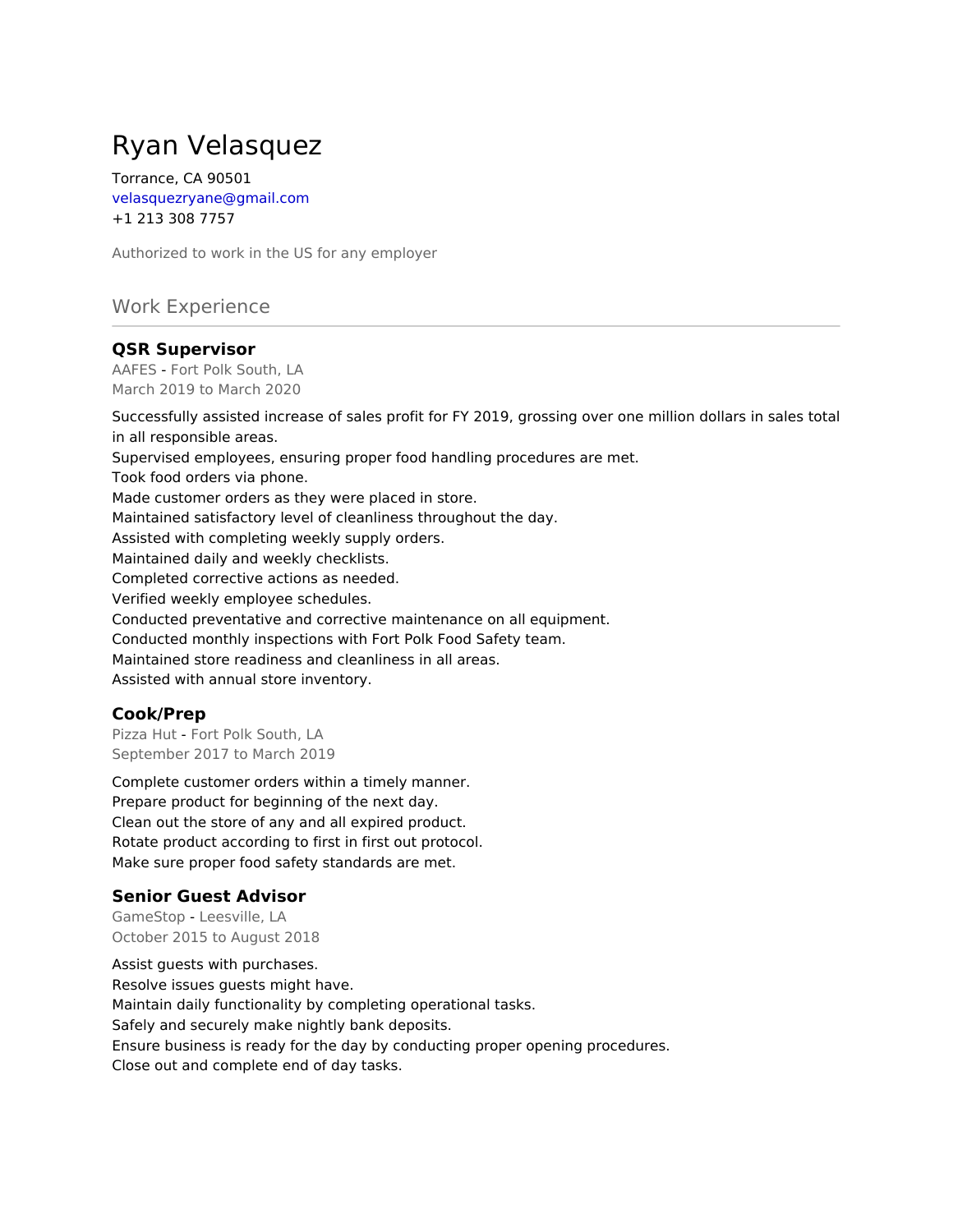Notify management team of any issues throughout the day. Maintain circle of life standards by meeting sales goals.

## **Crew Trainer**

McDonald's - Leesville, LA May 2016 to October 2016

Prepare orders to customers liking, ensuring all safety procedures are followed. Ensure new crew members are trained on all aspects of their job and promote cross training.

## **Halloween Expert**

Party City - Torrance, CA September 2013 to November 2013

Responsibilities Provide excellent customer service by assisting them with costume decisions. Retrieve Costumes from storage for the customers to try on

Accomplishments Effectively assist over 45 customers per shift. Suggest accessories to go along with costume purchases, and increasing store revenue.

# **Presentation/ Backroom Team Member**

Target - Moline, IL December 2011 to May 2013

Assisted with store remodel by setting up new aisles and product Maintained backroom accuracy by properly back stocking product Reset aisles according to planogram standards.

# **Education**

# **Certificate in Automotive Technology**

UEI - Gardena, CA March 2021 to Present

### **High School Diploma**

Gardena High School - Gardena, CA 2000 to 2004

### Skills

- Food Prep
- Food Service
- Food Handling
- Food Safety
- Military Experience
- Planograms
- Supervising Experience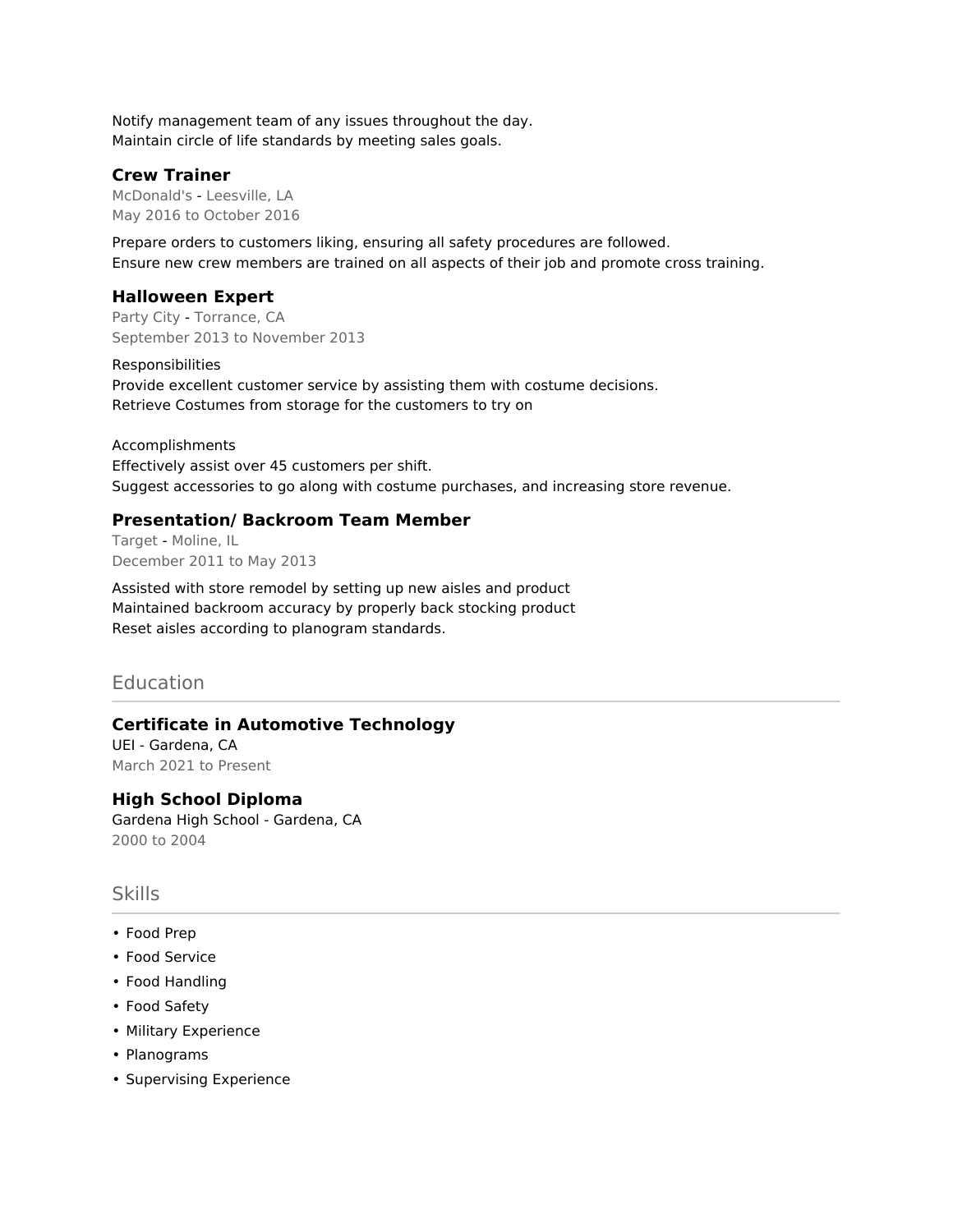- Cleaning Experience
- Intelligence Experience
- Leadership
- Cooking
- Intelligence Analysis
- Merchandising
- Sales
- Customer service
- Serving
- Kitchen experience
- DoD Experience
- Security
- Micros POS

# Military Service

#### **Branch: Navy**

Service Country: United States Rank: E-5 August 2006 to March 2011

Provided in-depth analysis on a variety of complex digital communications signals using sophisticated communications equipment and computer technology to provide critical intelligence information. Provided analysis and technical guidance and targeting information to weapons systems while assigned to ships and submarines

Originated reports and briefs for operational commanders both ashore and afloat.

Commendations: Navy and Marine Corps Achievement Medal, Flag Letter of Commendation, Graduate with Honors, Letter of Appreciation, Letter of Commendation.

# Certifications and Licenses

# **Food Handler Certification**

## Assessments

#### **Warehouse associate — Highly Proficient**

April 2021

Assesses the tendencies that are important for success in warehouse roles Full results: [Highly Proficient](https://share.indeedassessments.com/attempts/296be2630913f6765418caa1ab2c57adeed53dc074545cb7)